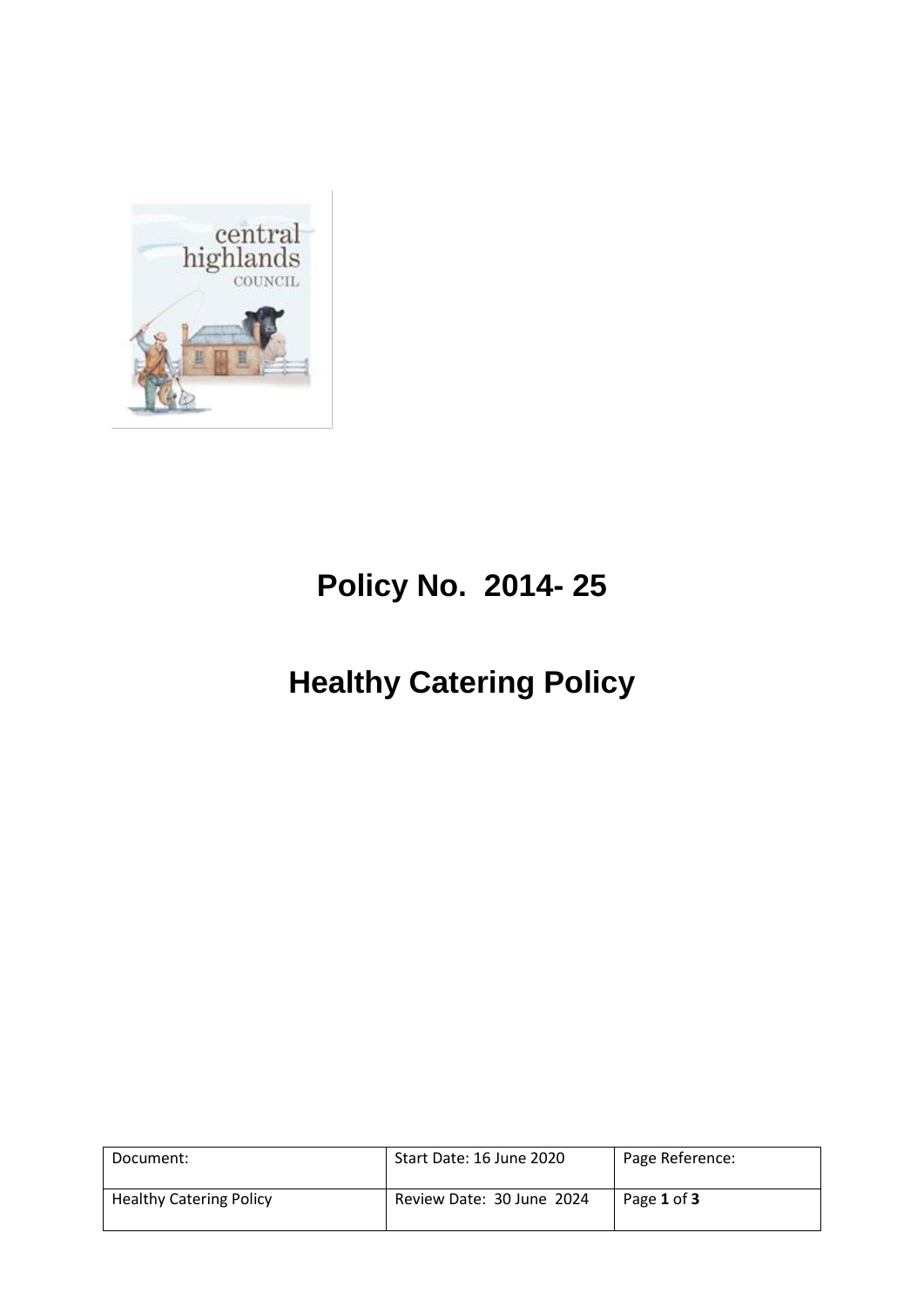## **1. INTRODUCTION**

The purpose of this policy is to ensure that members of the Central Highlands Council community, staff, volunteers and visitors have the opportunity to access healthy food and drink choices when attending council operated facilities and workplaces and at council sponsored events.

#### **2. AIM**

The aim of this policy is to increase the availability of healthy food and drink choices and to encourage and support the community to make food and drink choices that will impact positively on health.

## **3. POLICY PRINCIPLES**

When applying this policy, Central Highlands Council staff should be guided by the following principles:

- That food choice is important for all members of the community
- That all members of the community have the right to access healthy food and drink
- That it is important to create an environment which makes healthy food and drink choices the easier choice for staff, volunteers, the community and visitors
- That the provision of food is safe and food handling and food hygiene practices are followed

## **4. ROLE MODEL HEALTHY CHOICES**

Council aim to provide and role model healthy food and drink choices to the Central Highlands Council community, staff, volunteers and visitors and support community initiatives that have the potential to impact positively on the health and wellbeing of the community by:

- Ensuring healthy food and drink choices are always available
- Increasing the availability of healthy food and drink choices over time
- Promoting healthy food and drink choices in a positive way

| Document:                      | Start Date: 16 June 2020  | Page Reference: |
|--------------------------------|---------------------------|-----------------|
| <b>Healthy Catering Policy</b> | Review Date: 30 June 2024 | Page 2 of 3     |